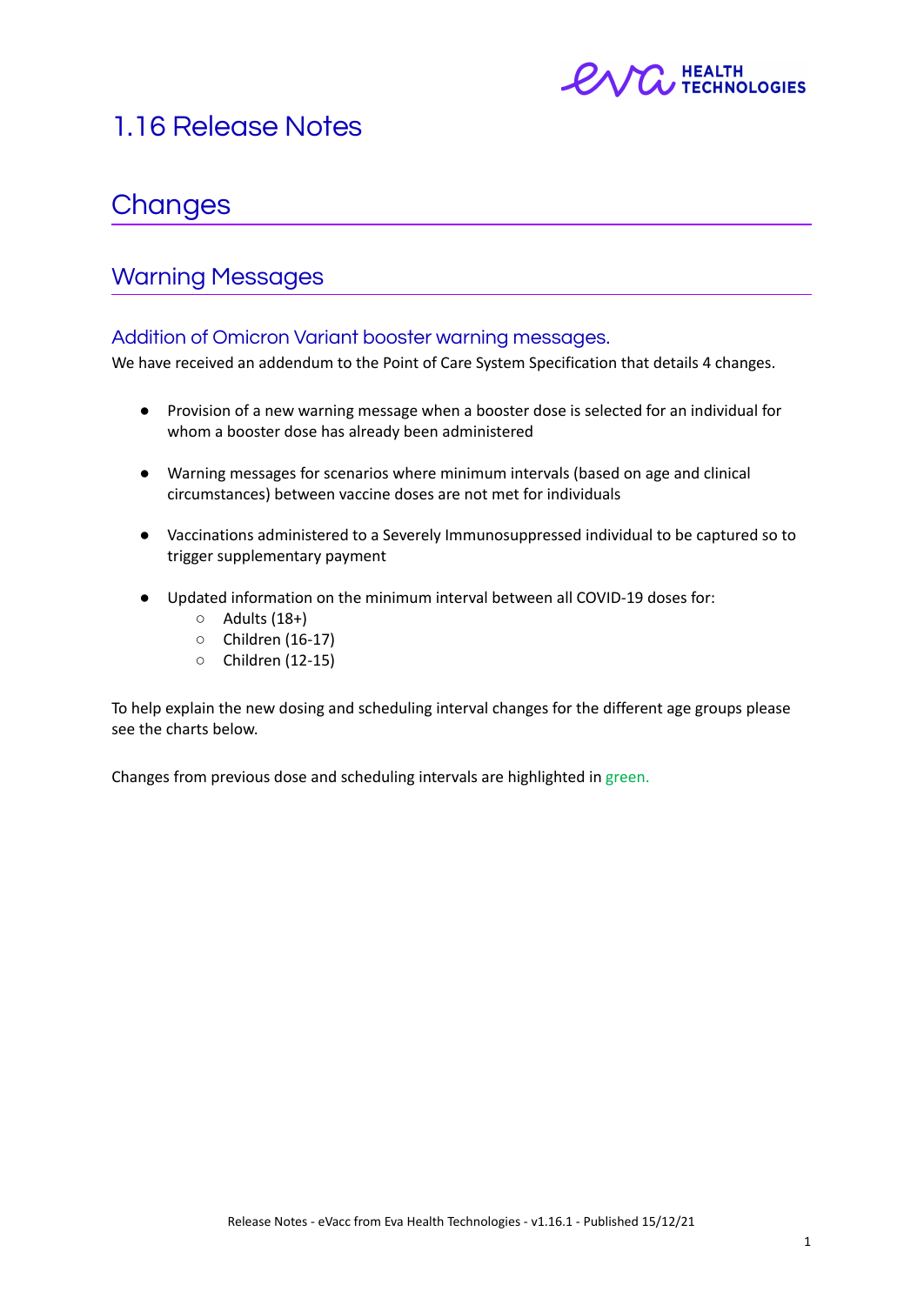

### Adults 18 years of age and over:

|                                | <b>Scheduling</b>                                        |                                                                                                      |                                                                 |                                                           |                       | <b>Dose Amounts</b> |  |  |
|--------------------------------|----------------------------------------------------------|------------------------------------------------------------------------------------------------------|-----------------------------------------------------------------|-----------------------------------------------------------|-----------------------|---------------------|--|--|
| <b>Vaccine Name</b>            | Minimum interval<br>between 1st and 2 <sup>nd</sup> dose | Minimum interval between<br>2 <sup>nd</sup> and subsequent primary<br>course doses where<br>required | Minimum interval between<br>primary course and booster<br>doses | <b>Minimum interval</b><br>between booster doses<br>$[2]$ | <b>Primary course</b> | <b>Booster dose</b> |  |  |
| Comirnaty®<br>(PfizerBioNtech) | 56 days                                                  | 56 days                                                                                              | 91 days                                                         | 91 days                                                   | 0.3ml                 | 0.3ml               |  |  |
| AstraZeneca <sup>[3]</sup>     | 56 days                                                  | 56 days                                                                                              | 91 days                                                         | 91 days                                                   | 0.5ml                 | 0.5ml               |  |  |
| <b>Spikevax®</b><br>(Moderna)  | 56 days                                                  | 56 days                                                                                              | 91 days                                                         | 91 days                                                   | 0.5ml                 | 0.25ml              |  |  |

#### **Note**:

[1] Maximum interval between doses has been removed

[2] Only adults within the severely immunosuppressed cohort should be able to have a second booster dose recorded. In normal circumstances, this will be a true booster dose for this cohort, as their first booster is likely to have been their  $3<sup>rd</sup>$  dose (primary course)

[3] AstraZeneca is not currently authorised for under 40s, however, in exceptional circumstances, where Comirnaty® (PfizerBioNtech) or Spikevax® (Moderna) are unavailable or not appropriate for individuals, AstraZeneca may be considered if approved by a lead clinician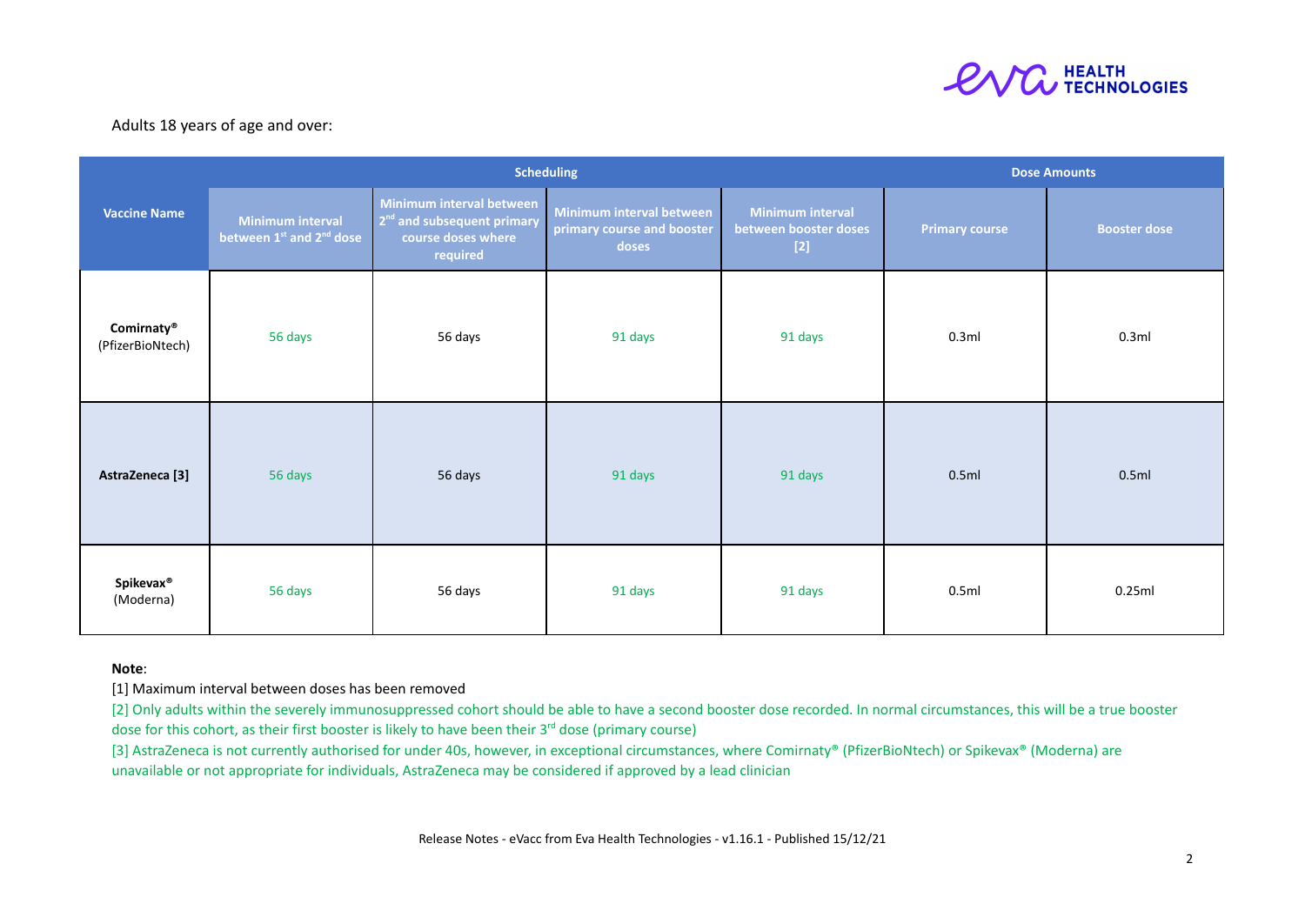

## 16 to 17 years of age inclusive

|                                            | <b>Scheduling</b>                                                        |                                                                                                          |                                                                     |                                                           | <b>Dose Amounts</b>   |                     |
|--------------------------------------------|--------------------------------------------------------------------------|----------------------------------------------------------------------------------------------------------|---------------------------------------------------------------------|-----------------------------------------------------------|-----------------------|---------------------|
| <b>Vaccine Name</b>                        | <b>Minimum interval</b><br>between 1st and 2 <sup>nd</sup> dose<br>$[1]$ | Minimum interval between<br>2 <sup>nd</sup> and subsequent primary<br>course doses where<br>required [2] | Minimum interval between<br>primary course and booster<br>doses [2] | <b>Minimum interval</b><br>between booster doses<br>$[2]$ | <b>Primary course</b> | <b>Booster dose</b> |
| Comirnaty <sup>®</sup><br>(PfizerBioNtech) | 84 days                                                                  | 56 days                                                                                                  | 91 days                                                             | 91 days                                                   | 0.3ml                 | 0.3ml               |
| AstraZeneca [3]                            | 84 days                                                                  | 56 days                                                                                                  | 91 days                                                             | 91 days                                                   | 0.5ml                 | 0.5ml               |
| Spikevax <sup>®</sup> [3]<br>(Moderna)     | 84 days                                                                  | 56 days                                                                                                  | 91 days                                                             | 91 days                                                   | 0.5ml                 | 0.25ml              |

#### **Note**:

[1] For individuals in this cohort that are in a risk group (including those identified as severely immunosuppressed) the minimum interval is 56 days

[2] Based on current JCVI guidance, only adults (18+) and those aged 16+ in an at-risk group are eligible for booster doses, however, those that are severely

immunosuppressed in this cohort who have received a  $3<sup>rd</sup>$  primary dose will be eligible for a booster dose

[3] AstraZeneca and Spikevax® (Moderna) are not currently authorised for under 18s, however, in exceptional circumstances, where Comirnaty® (PfizerBioNtech) is unavailable or not appropriate for individuals, AstraZeneca and Spikevax® (Moderna) may be considered if approved by a lead clinician

Release Notes - eVacc from Eva Health Technologies - v1.16.1 - Published 15/12/21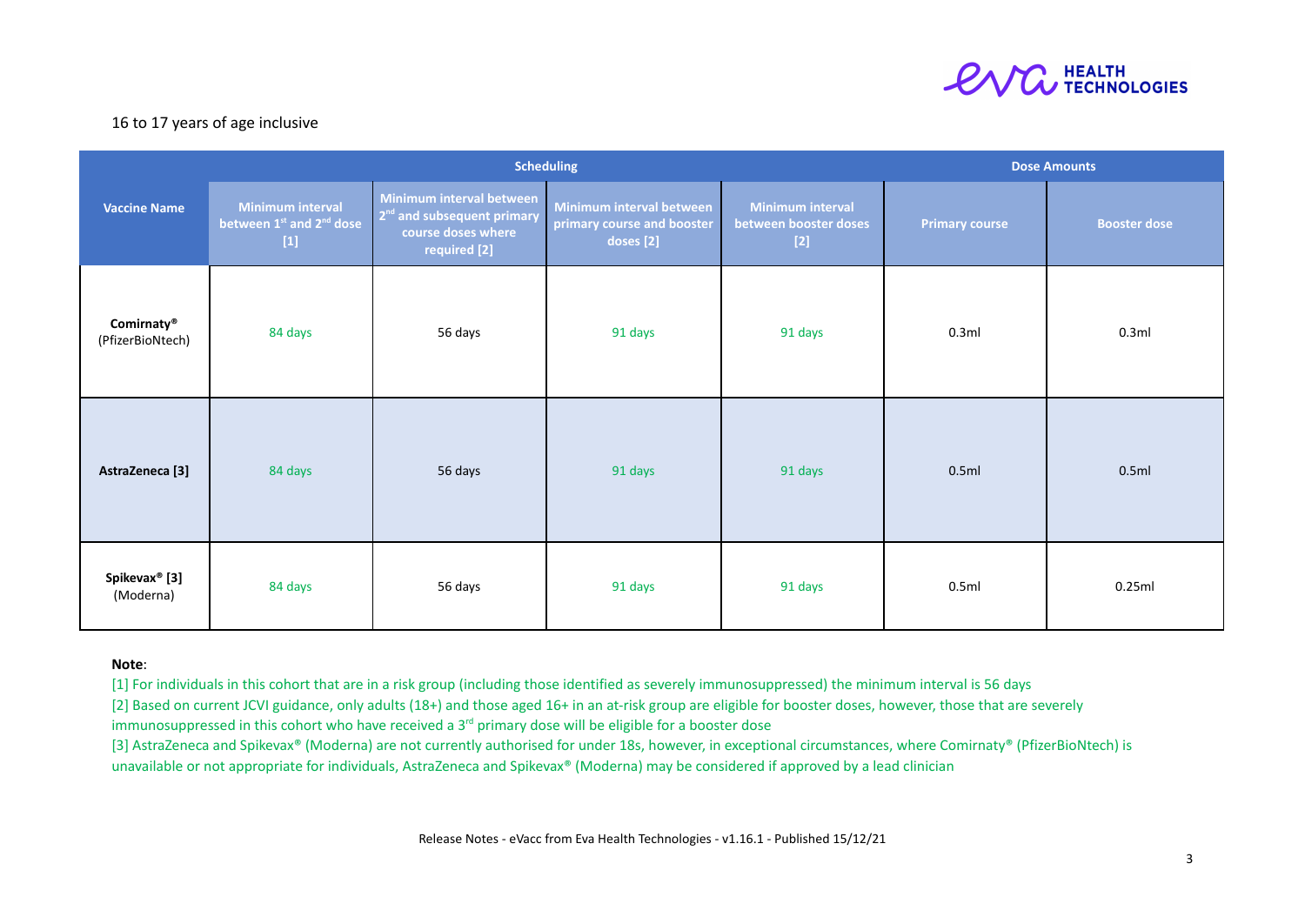

## 12 to 15 years of age inclusive:

|                                            | <b>Scheduling</b>                                                 |                                                                                                          |                                                                     |                                                           | <b>Dose Amounts</b>   |                     |  |
|--------------------------------------------|-------------------------------------------------------------------|----------------------------------------------------------------------------------------------------------|---------------------------------------------------------------------|-----------------------------------------------------------|-----------------------|---------------------|--|
| <b>Vaccine Name</b>                        | Minimum interval<br>between 1st and 2 <sup>nd</sup> dose<br>$[1]$ | Minimum interval between<br>2 <sup>nd</sup> and subsequent primary<br>course doses where<br>required [2] | Minimum interval between<br>primary course and booster<br>doses [3] | <b>Minimum interval</b><br>between booster doses<br>$[3]$ | <b>Primary course</b> | <b>Booster dose</b> |  |
| Comirnaty <sup>®</sup><br>(PfizerBioNtech) | 84 days                                                           | 56 days                                                                                                  | N/A                                                                 | N/A                                                       | 0.3ml                 | 0.3ml               |  |
| AstraZeneca [4]                            | 84 days                                                           | 56 days                                                                                                  | N/A                                                                 | N/A                                                       | 0.5ml                 | 0.5ml               |  |
| Spikevax <sup>®</sup> [4]<br>(Moderna)     | 84 days                                                           | 56 days                                                                                                  | N/A                                                                 | N/A                                                       | 0.5ml                 | 0.25ml              |  |

#### **Note**:

[1] For individuals in this cohort that are in a risk group (including those identified as severely immunosuppressed) the minimum interval is 56 days

[2] Only those individuals that are severely immunosuppressed in this cohort can be eligible for a 3<sup>rd</sup> primary dose

[3] Based on current JCVI guidance, this cohort is not eligible for boosters

[4] AstraZeneca and Spikevax® (Moderna) are not currently authorised for under 18s, however, in exceptional circumstances, where Comirnaty® (PfizerBioNtech) is unavailable or not appropriate for individuals, AstraZeneca and Spikevax® (Moderna) may be considered if approved by a lead clinician

Release Notes - eVacc from Eva Health Technologies - v1.16.1 - Published 15/12/21